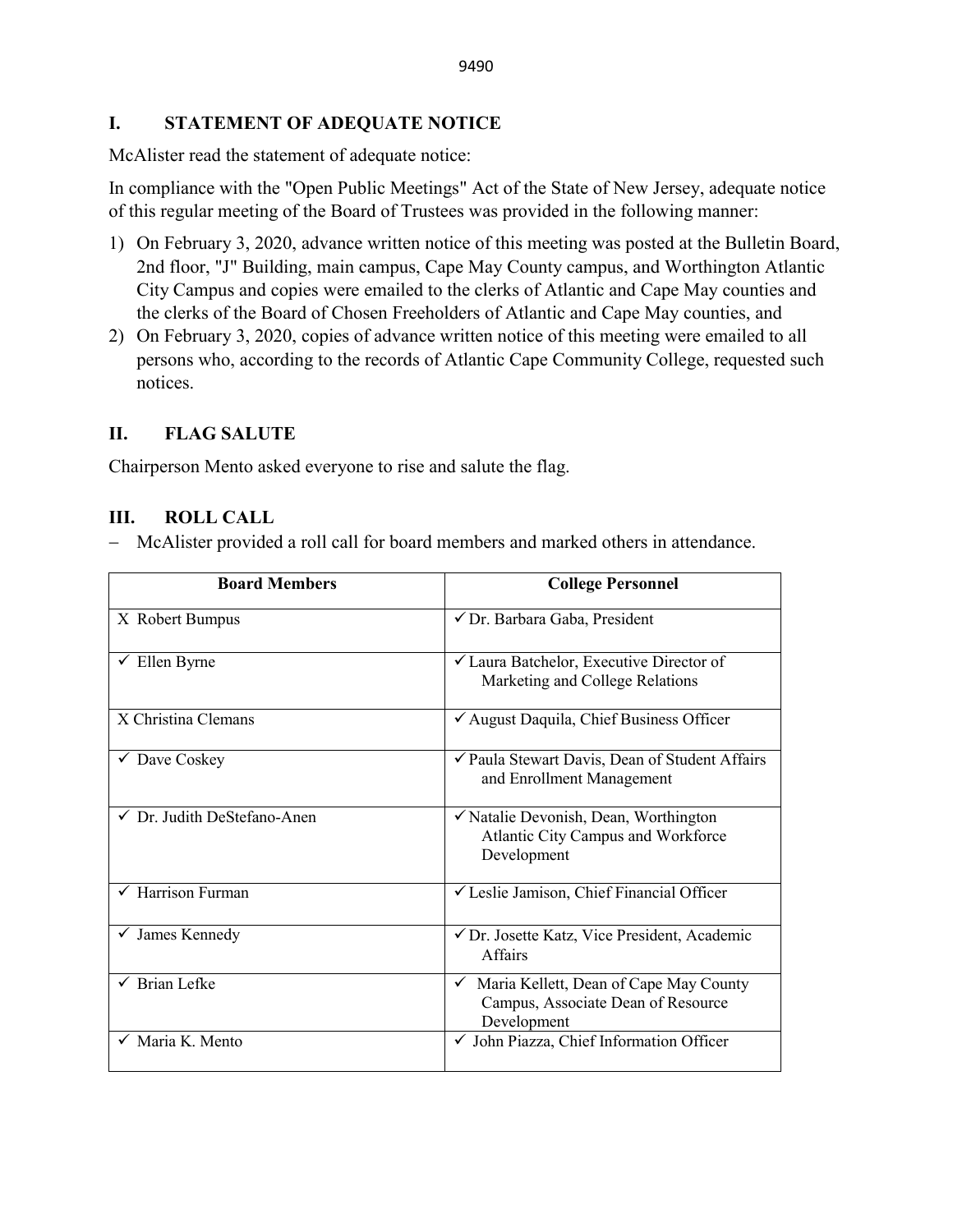| <b>Board Members</b>                                                                                                          | <b>College Personnel</b>                                                                                                                                                                                                                    |
|-------------------------------------------------------------------------------------------------------------------------------|---------------------------------------------------------------------------------------------------------------------------------------------------------------------------------------------------------------------------------------------|
| $\checkmark$ Daniel Money                                                                                                     | ✓ Jean McAlister, Board Secretary, Chief of<br>Staff, and Dean of Resource Development                                                                                                                                                      |
| X Donald J. Parker                                                                                                            | ✓ Dr. Vanessa O'Brien-McMasters, Dean,<br>Institutional Research, Planning &<br>Effectiveness                                                                                                                                               |
| $\checkmark$ Ahmet Sahingoz                                                                                                   | √ Mickey Trageser, Executive Director, Human<br>Resources                                                                                                                                                                                   |
| $\checkmark$ Maria Ivette Torres                                                                                              | <b>Legal Counsel</b><br><del></del> ∠ Lou Greco, Esq., Board Solicitor                                                                                                                                                                      |
| $\checkmark$ Helen Walsh                                                                                                      |                                                                                                                                                                                                                                             |
| <b>Public in Attendance</b>                                                                                                   |                                                                                                                                                                                                                                             |
| Bonnie Lindaw, Atlantic County Comptroller<br>✓<br>Brittany Smith, Cape May County CFO<br>✓<br>Rodney Valardi, Baseball Coach | Caesar Niglio, Master Technician, Student<br>✓<br>Affairs, ACCCEA<br>✓ Kathy Landau, Bursar<br>$\checkmark$ Heather Peterson, Registrar, ACCCEA<br>✓ Donna Vassallo, Dean, Professional Studies,<br>High School Initiatives and Internships |

## **IV. CALL TO ORDER**

− Chairperson Mento called the meeting to order at 6:00pm.

## **V. PRESIDENT'S REPORT**

- Dr. Gaba highlighted the following items from the report:
	- o Dr. Gaba welcomed and introduced Mr. John Piazza, Chief Information Officer (CIO), noting his 30 years of IT experience and over 15 years of IT management, and his level of credentialing especially in Information Systems Security (cybersecurity).
	- o Dr. Gaba also informed the Board about the new welcome banners on the Mays Landing Campus, and discussed highlights from the Association of Community College Trustees (ACCT) National Legislative Summit (NLS) and community engagement activities. Additionally, Dr. Gaba noted that our enrollment for Spring 2020 is less than 1% down in headcount, and less than 2% down in credits compared to last year. Late start classes begin March 23 and we expect to be flat year-to-year.
	- o Dr. Gaba stated that we continue to "plant the seeds" as we address our challenges, including implementation of CCOG and other funding advocacy efforts with the Governor's Office, launching an aggressive marketing and rebranding campaign, creating awareness about our college, and improving our visibility in the press and social media.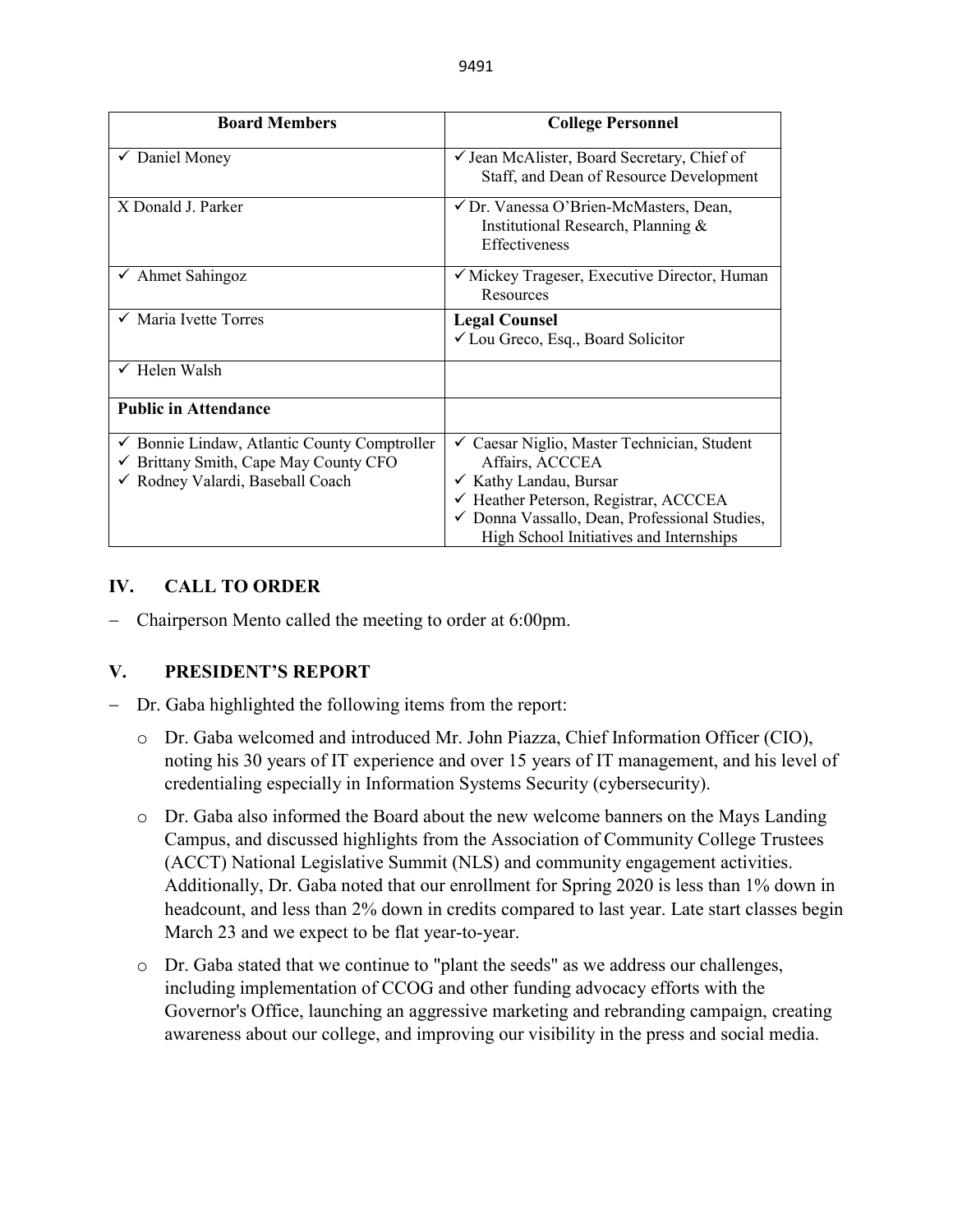### *Inside the College*

- − Dean Donna Vassallo presented, "Strengthening Career and Technical Education for the 21st Century Act (Perkins Grant)"
	- o Dean Vassallo explained that Perkins is a federally funded program that flows through the states.
	- o Dr. Katz responded to Trustee Furman's questions regarding Open Education Resources (OERs) and stated that the top 30 courses plan to have an OER by September 2020.
	- o Dean Vassallo responded to Trustee Byrne's question about program enhancements citing that she works closely with Career Technical Education staff to determine need, the Assistant Dean of Nursing & Health Sciences to review new accreditation requirements, and the Dean of the Academy of Culinary Arts regarding necessary program curriculum changes.

*Secretary's Note-The President's full monthly report is posted on the Board webpage under the Minutes section.*

## **VI. COMMENTS FROM THE PUBLIC**

- − Chairperson Mento called for comments from the public on agenda items.
- None noted.

## **VII. EXECUTIVE SESSION**

<sup>−</sup> At 6:40pm Trustee Lefke motioned to go into Executive Session, Trustee Money seconded..

ROLL CALL:

ALL AYES NO NAYS NO ABSTENTIONS

Motion carried

*Secretary's Note-The Board of Trustees returned to Regular Session at 6:50pm.* 

### **VIII. CONSENT RESOLUTONS**

McAlister read the following consent resolutions.

**Res. #55** Approve: Regular Session Minutes (January 28, 2020)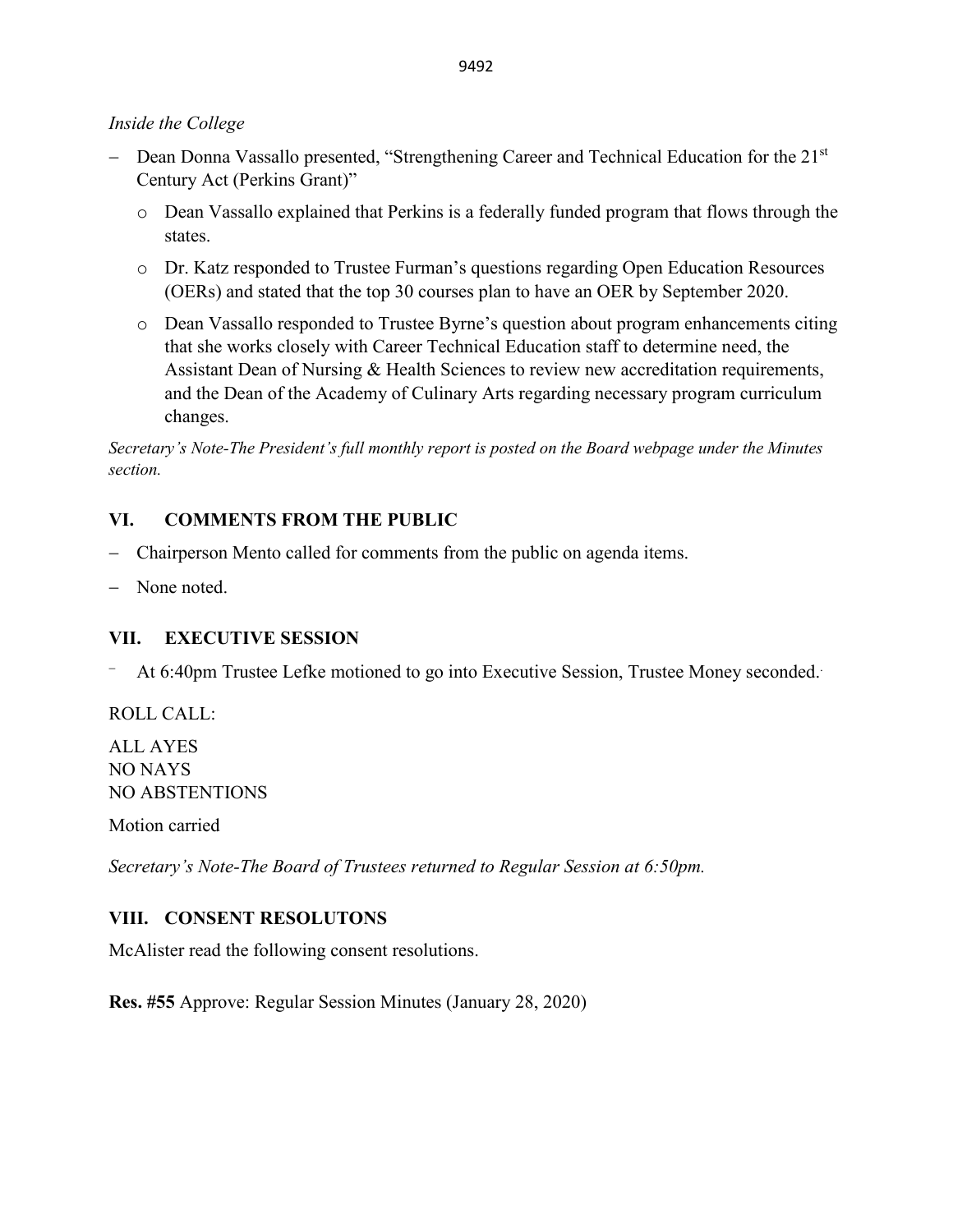#### **Res. #58**

#### **Award of Bids**

**Bid 1858** Renovation of Building J, Rooms 204 and 205 (Chapter 12 Funds), Marino General Construction Inc., Williamstown, NJ, \$78,800.00; **Bid Ex. 846** Microsoft Campus Licenses, Software House International Inc., Somerset, NJ, \$31,345.37; Total \$110,145.37.

#### **Res. #59**

## **Amendment to Strengthening Career and Technical Education for the 21st Century Act (Perkins V Grant)**

The amendment to the Spending Plan of the Strengthening Career and Technical Education for the 21st Century Act (Perkins V Grant).

#### **Res. #64**

### **Easton Foundations/USA Archery Collegiate Archery Grant Program**

To submit an application to USA Archery/Easton Foundations, requesting a grant of \$1,000-\$5,000 for athlete and coach travel and/or archery equipment over the anticipated term of July 1, 2020 – June 30, 2021.

**Res. #65** Executive Session

Trustee Byrne motioned to approve consent resolutions, Trustee Furman seconded.

ROLL CALL:

ALL AYES NO NAYS NO ABSTENTIONS

Motion carried.

#### **IX. BUDGET REPORT**

Trustee Byrne reported under Resolution #56 – Regular Resolutions.

### **X. REGULAR RESOLUTIONS**

**Res. #56** FY20 Financial Statement for seven months ended January 31, 2020.

− Trustee Byrne stated that as of January 31, 2020, the College has earned 84.2% of budgeted revenues and expended 60.7% of budgeted expenditures. Year to date revenue is up 3.7% compared to this time last year, and year to date expenditures are up 5.8%. The reason for the increase in expenses compared to last year is due to January 2020 having three pays, versus January 2019 having only two pays. The year to date margin is nearly the same as the prior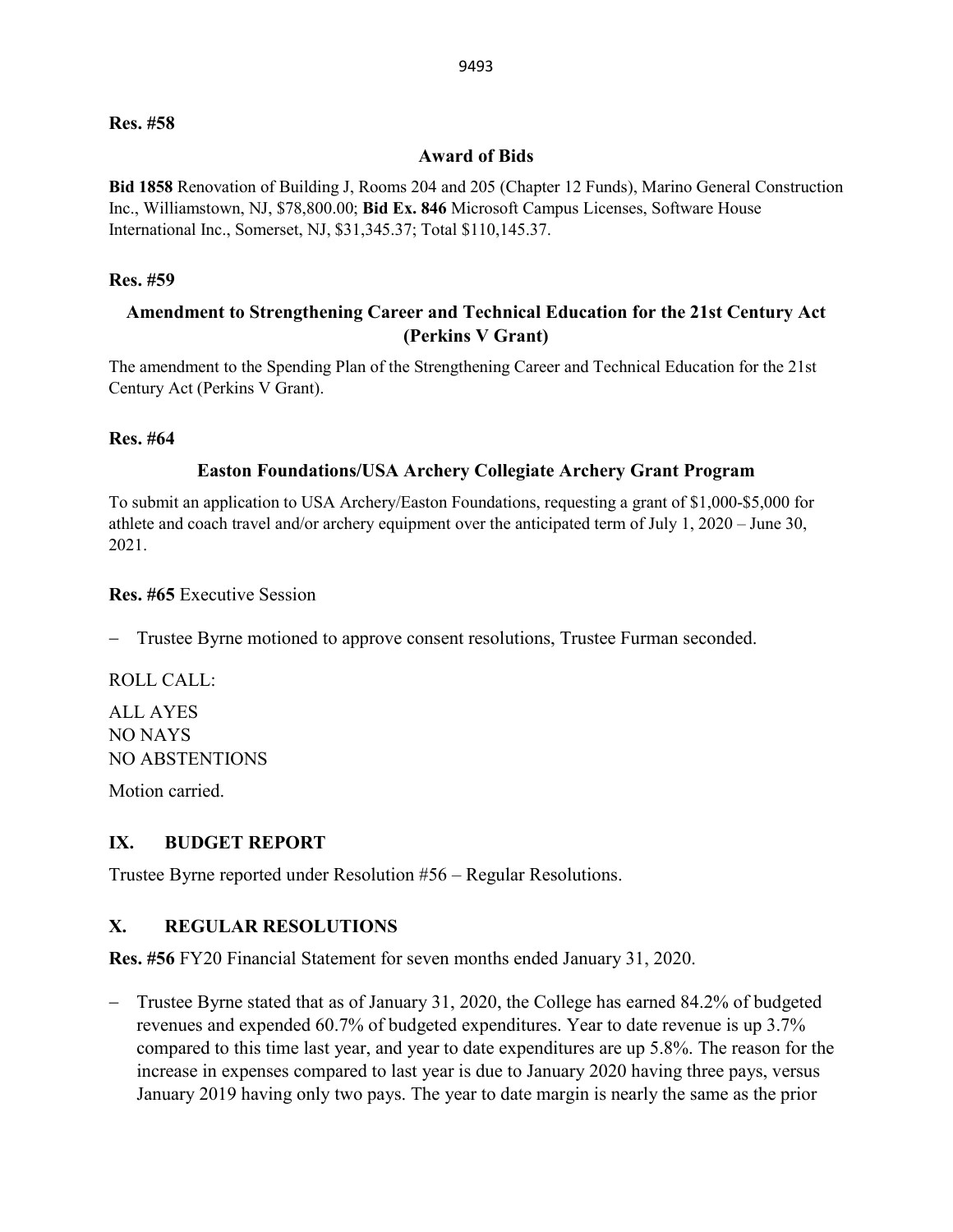year, or down -.3%. FY20 retroactive salary increases (July through December) are not yet reflected in the Board Report. Overall, FY20 credit enrollment is flat, down -1.0%, compared to a budgeted -5.0% average decrease. Net FY20 credit tuition and fee revenue is over \$820,000 above budget.

− Trustee Money motioned to approve Resolution #56, Trustee Furman seconded.

*Secretary's note-The 2019 CAFRA was distributed to the Board.* 

ROLL CALL: ALL AYES NO NAYS NO ABSTENTIONS

Motion carried.

### **Res. #61**

### **Health Information Technology, Associate in Applied Science**

Offering the Health Information Technology, Associate in Applied Science degree effective Fall 2020.

### **Res. #62**

## **Resolution to Grant Academic Affairs Permission to Offer the Health Information Technology, A.A.S. Degree in Excess of 60 Credits**

To authorize the college to offer the Health Information Technology, A.A.S. degree in excess of 60 credits beginning August 31, 2020.

− Trustee Lefke motioned to approve Resolution #61 and #62, Trustee Furman seconded.

ROLL CALL:

ALL AYES NO NAYS NO ABSTENTIONS

Motion carried.

### **Res. #60**

### **Policy Reaffirmation**

Policy No. 104 *Curriculum*

To reaffirm Policy No. 104 *Curriculum*.

− Trustee Money motioned to approve Resolution #60, Trustee Furman seconded.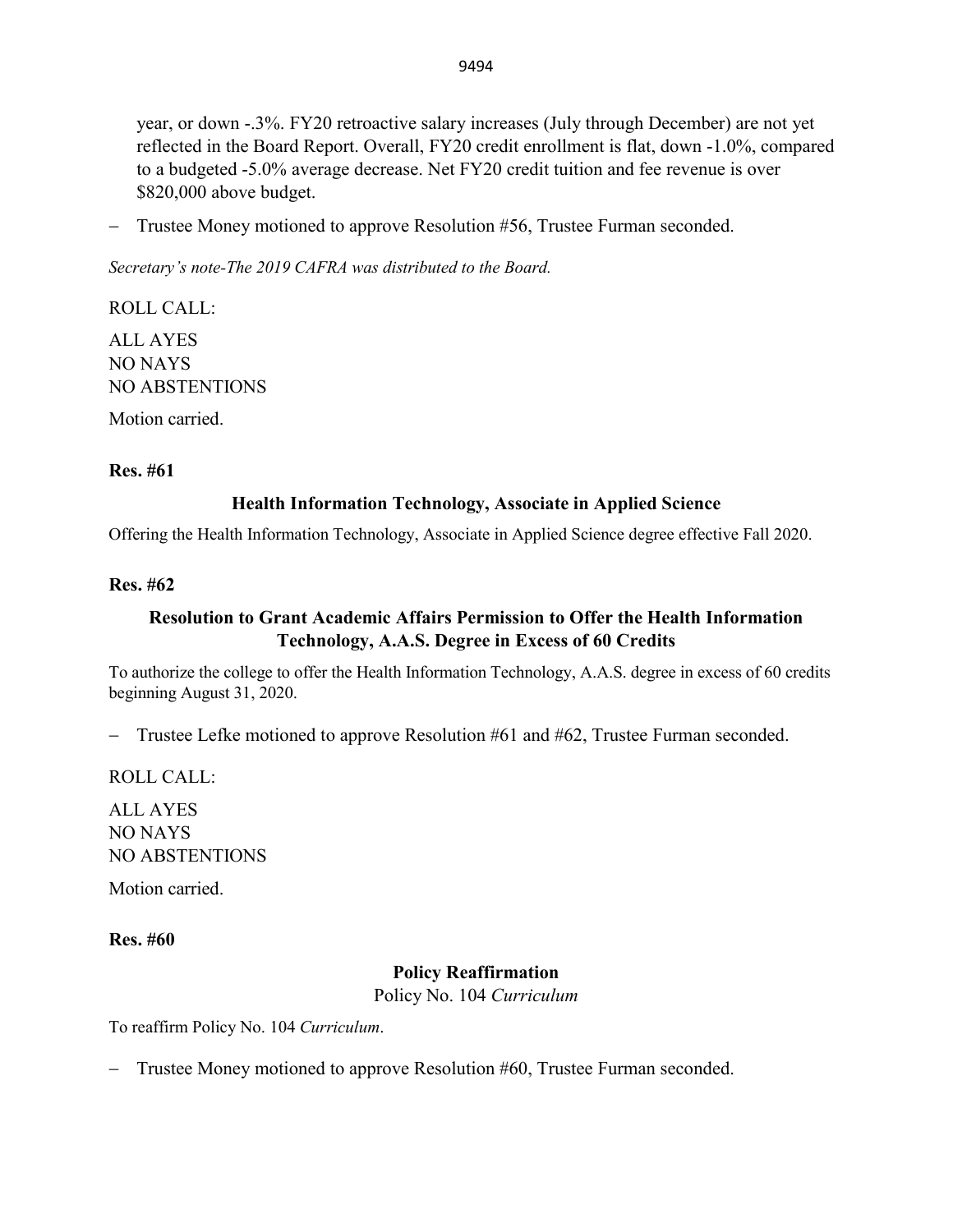ROLL CALL: ALL AYES NO NAYS NO ABSTENTIONS

Motion carried.

**Res. #57** 

#### **Personnel Action**

*Appointments:* **Briar Gibbons**, Program Assistant, Conferencing and Events, effective February 26, 2020 at an annual salary of \$31,563; **Victor Moreno**, Community Outreach Manager, effective March 2, 2020 at an annual salary of \$55,000; **Charles Raby**, Security Officer I, Security and Public Safety, effective March 7, 2020 at an annual salary of \$31,563; **George Booskos**, Chief Business Officer, effective February 27, 2020, at an annual salary of \$100,000.

*Sabbatical Leave*: **James Sacchinelli**, Professor of Science, a one semester sabbatical leave for Fall 2020 at full salary.

*Resignation*: **Ali Iddinn**, Graphic Designer, effective March 6, 2020.

### **Res. #57A**

#### **Reappointments**

Reappointed to one-year terms, effective 7/1/2020: Supervisory and Administrative Personnel included in the Bargaining Unit (30 individuals); Exempt Supervisory and Administrative Personnel (21 individuals); Faculty without Tenure (8 individuals); Academy of Culinary Arts Chef Educators (4 individuals).

#### **Res. #57B**

### **Increase for Employees Not Represented in Bargaining Unit Negotiations**

All full-time Atlantic Cape employees not represented in the bargaining unit negotiations receive a 2.0 percent base salary increase effective July 1, 2020.

### **Res. #57C**

#### **Memorandum of Agreement**

Memorandum of Agreement between the Board of Trustees and the Support Staff Association of Atlantic Cape Community College (SSAACCC).

− Trustee Money motioned to approve Resolution #57, #57A, #57B and #57C, Trustee Furman seconded.

ROLL CALL:

ALL AYES NO NAYS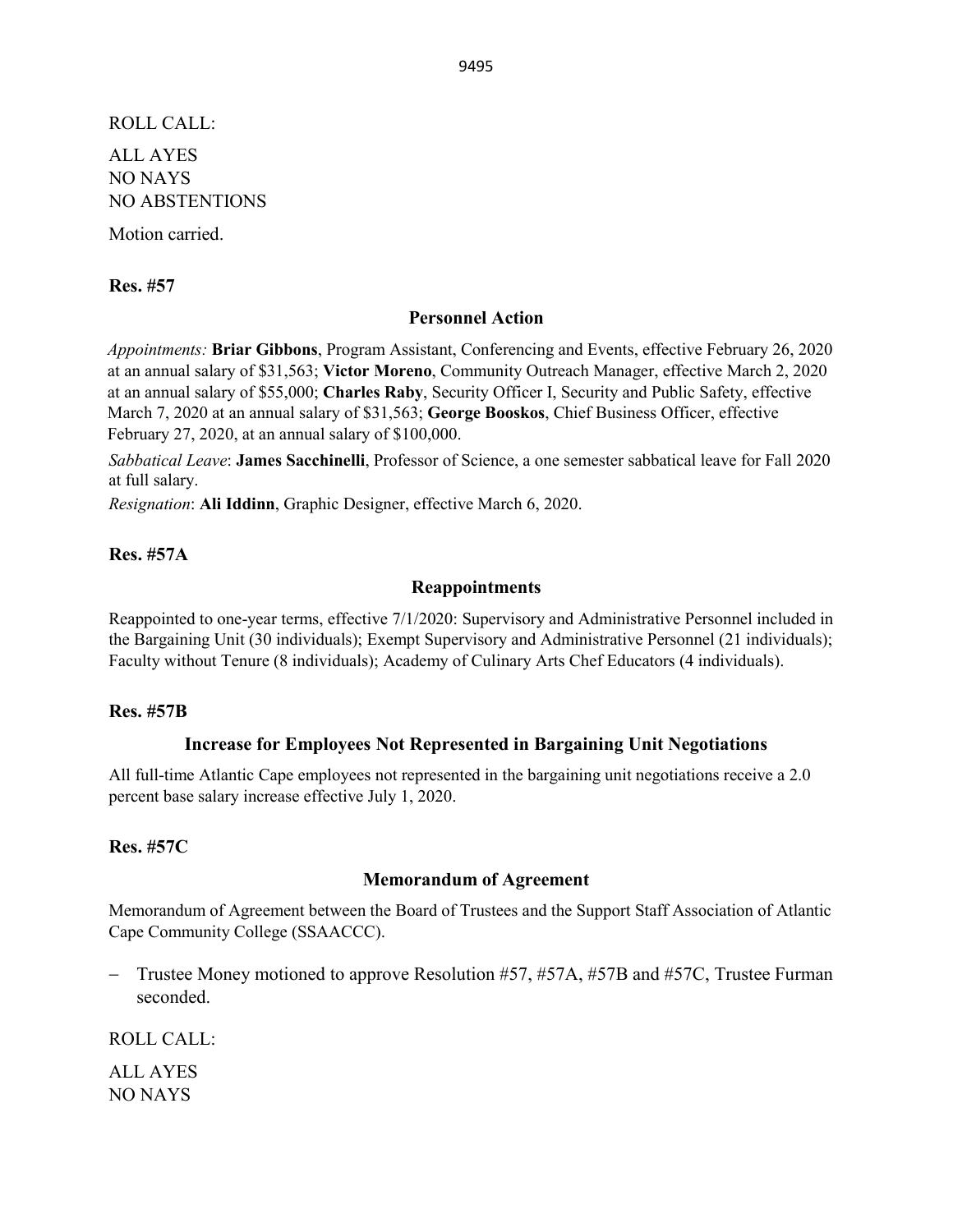### NO ABSTENTIONS

Motion carried.

### **Res. #57D**

### **Retirement of Linda DeSantis**

*Retirement*: **Linda DeSantis**, Director Financial Aid, effective May 31, 2020.

**Res. #57E** 

### **Retirement of Julia Ratliff**

*Retirement*: **Julia Ratliff**, Office Coordinator, effective June 30, 2020.

− Trustee Money motioned to approve Resolution #57D and #57E, Trustee Byrne seconded.

ROLL CALL:

ALL AYES NO NAYS NO ABSTENTIONS

Motion carried.

### **Res. #63**

## **Honorary Resolution for Mr. William Tate**

To honor Mr. William Tate's commitment to the college and its students, memorialize the legacy of Mr. Tate, and extend to his spouse, our Board Chairperson Maria Mento, as well as his family and friends its sincere condolences.

- − Trustee Torres read the resolution in its entirety.
- − Trustee Money motioned to approve Resolution #63, Trustee Furman seconded.

ROLL CALL:

ALL AYES NO NAYS NO ABSTENTIONS

Motion carried.

## **XI. COMMITTEE REPORTS**

PERSONNEL AND BOARD DEVELOPMENT

− There was no report under the Cunningham-Ruiz Bill.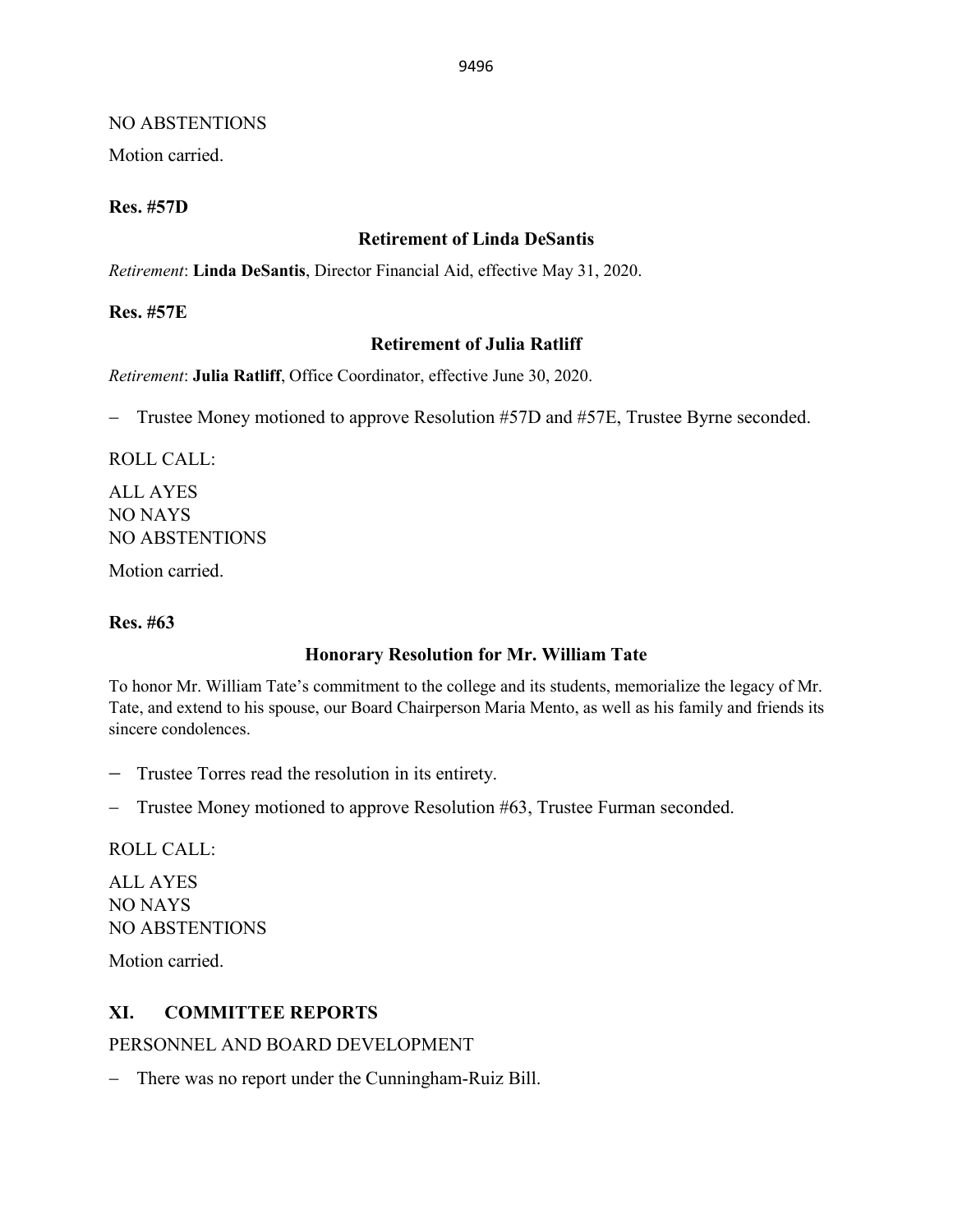## **XII. FOUNDATION REPORT**

− Trustee Furman reported that the Restaurant Gala is April 16, 2020 at Harrah's Waterfront Conference Center and reminded the Board to purchase their tickets, sponsor the event, and/or purchase 50/50 raffle tickets.

## **XIII. NEW JERSEY COUNCIL OF COUNTY COLLEGES (NJCCC)**

- − Trustee Furman stated that Dr. Gaba, Jean McAlister, and Trustee Sahingoz attended the ACCT National Legislative Summit on February 11-13, 2020. They learned about this year's legislative agenda and how to effectively lobby our members of Congress for federal aid and other issues important to the community college sector. Trustee Sahingoz shared his story and the positive impact Atlantic Cape has had on his life during a breakfast with Senator Bob Menendez. They also met with Congressman Jeff Van Drew, and he was supportive of the community college mission and the work done by Atlantic Cape.
- − Trustee Sahingoz stated that it was a great experience to share his personal story with the New Jersey constituents as well as meeting Senator Menendez and Congressman Van Drew. Trustee Sahingoz noted that it was an excellent experience to meet with student trustees who also shared their stories. Many students were first time college students in their families and their inspirational stories reminded him of how important community colleges are as a sector.
- − During the Summit, Dr. Gaba spoke on a panel entitled, "Conducting an Effective CEO Search in a Competitive Market."

## **XIV. OTHER BUSINESS**

- − Trustee Mento thanked the Trustees for their thoughtfulness of the Resolution in memory of Mr. Tate.
- − Trustee Money noted that Atlantic Cape was well represented at the February 18 Coalition for a Safe Community and Cape May County Prosecutor's event featuring Mr. Anthony Ray Hinton who wrote "The Sun Does Shine," a book about his experience being wrongfully convicted.

# **XV. COMMENTS FROM THE PUBLIC**

- − Heather Peterson thanked everyone for voting affirmatively for faculty and staff position renewals.
- − Caesar Niglio echoed Heather Peterson's remarks an welcomed John Piazzo as the new CIO.

# **XVI. EXECUTIVE SESSION II**

− At 7:05pm Trustee Byrne motioned to go into Executive Session, Trustee Furman seconded.